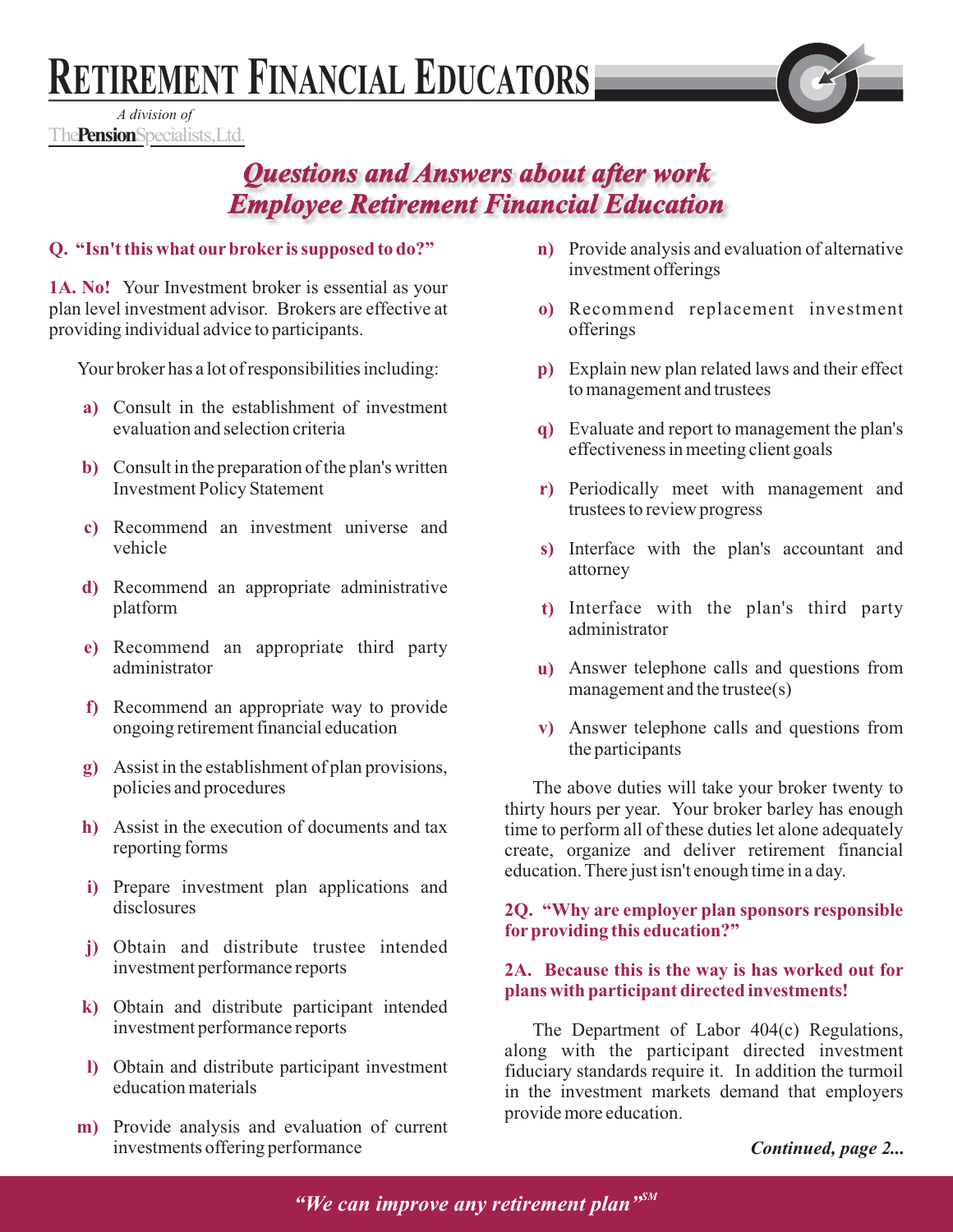#### **3Q. Isn't this just another cost being put onto employers?**

# **3A. No! This doesn't have to be an employer cost!**

The retirement plan is allowed to pay for the ongoing education of the participants because this is an essential element to the ongoing successful operation of the plan. By directing a payment from the retirement plan assets to the education provider the cost of the education can be paid for by the plan itself. When combing this with voluntary after-work education the employer's cost of retirement financial education becomes zero!

#### **4Q. Isn't this really shifting the cost of education from the employer to the plan participants?**

**4A. Yes!** There is no doubt that this is a shifting of the cost. However the trend in the retirement plan industry is to shift costs from the plan sponsor to the plan itself which in turn is essentially paid from the participants' accounts. This has been the case with both asset

management costs and plan administration costs. So why not education costs?

But remember, even with shifting costs, when adjusted for inflation total retirement plan fees are less today than they were in 1984. This means that

although participants are paying a

higher share of the costs, and in most cases all of the costs, the new total cost they are paying is still less than what they have paid in the past.

## **5Q. Can the cost be shared between the employer, the plan and the employees?**

**5A. Yes!** The cost may be paid entirely by the employer, the plan or the employees, or the cost may be shared in any way as long as the sharing method is the same for all employees.

# **6Q. What topics will be covered at the public classes?**

**6A.** The topics will not deal directly with the specifics any one employer's plan but will introduce topics and

*"Without education financial decisions are based on the emotions of fear and greed"*

concepts that are fundamental and essential to participants in all plans.

Aschedule of class offerings is published every six months announcing:

- **a)** Dates, times and location of each class.
- **b)** Class topics and difficulty level.

# **7Q. Will students be allowed to ask questions specific to their employer's plan at public classes?**

**7A. Yes!** Although employers like to believe that their plan is better or superior in some way, there is actually little material difference between the plan of one employer to another. The fundamental tax, financial and investment offering and investment concepts that relate to the students involved are exactly the same. The instructors will be able to answer specific questions and give both general and specific answers that will answer the question. Your employees will benefit from hearing questions from other employees

at other businesses.

**8Q. Does sending our employees to a public class create a risk that our employees will return thinking that our plan is inferior to the plans of other employers?**

**8A.** Based on the material

presented by the instructor and the questions asked by the students and the ensuing discussion of those topics employees will leave the class and return to work enlightened. Remember, your employees talk to other people outside of your company all of the time. Retirement plans are a common topic at parties and gatherings. If your plan is inferior the employees probably already know!

#### **9Q. What makes the private classes different from the public classes?**

**9A.** Normally the private and public course curriculums, materials and documentation are exactly the same and will be presented in the same way. The differences are that an employer may work with our education coordinators to customize the private

*For class schedules contact The Pension Specialists, Ltd. 815.394.5500 customer service ext. 103*

Copyright 2003 The Pension Specialists, Ltd., all rights reserved. This document may not be reproduced in full or in part without the express written permission of The Pension Specialists, Ltd.

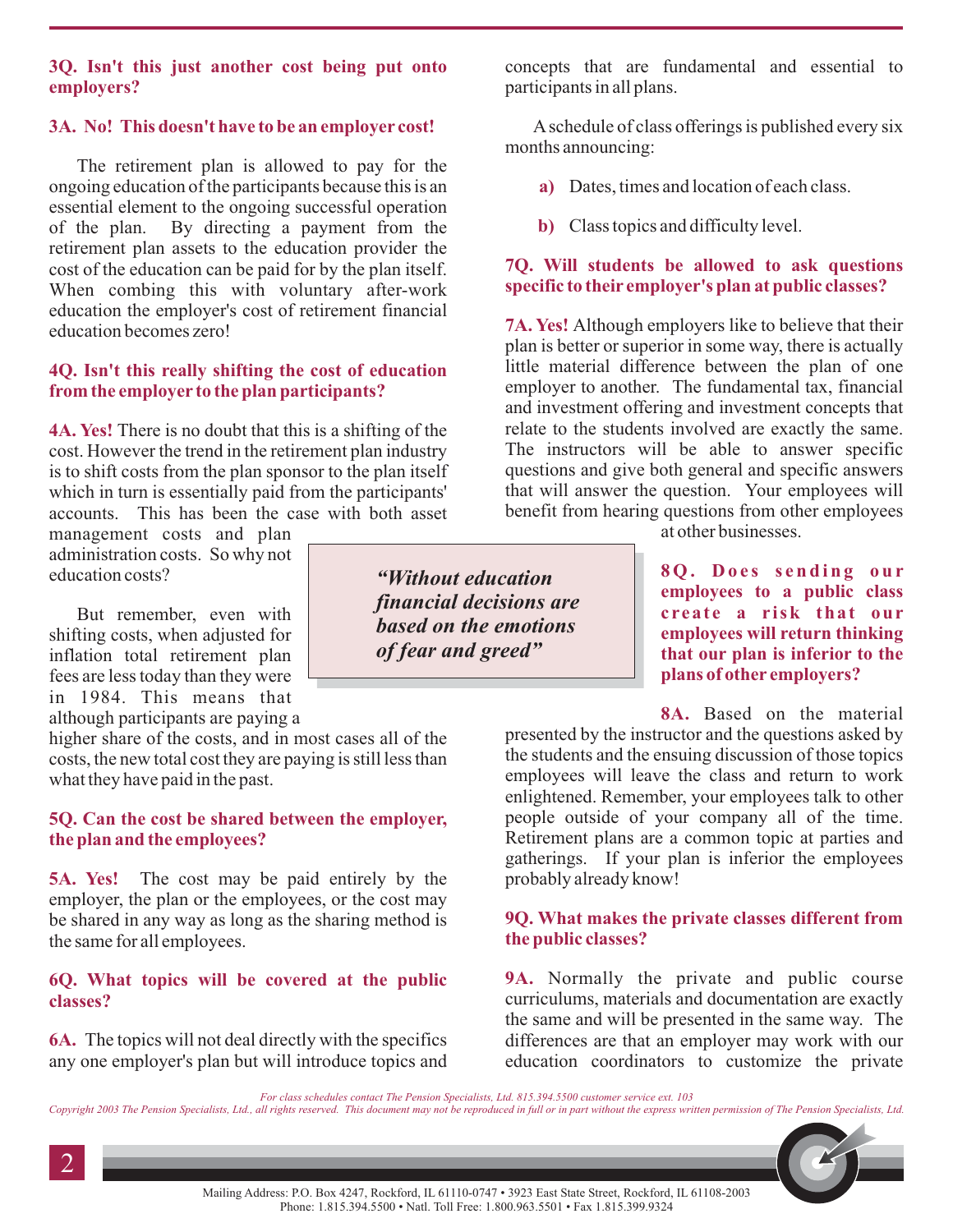classes to whatever the employer wishes. Finally, the cost of a private class can average a lower cost per student than that of the public class if the private class is well attended.

way contact the class attendants without permission. The instructors are allowed to introduce themselves and describe their background and credentials and distribute information about themselves. Attendees will be allowed to sign a form asking to be contacted.

#### **10Q. How will the curriculum change so that the classes stay new and interesting?**

10A. Our staff will continually update the materials and curriculum to provide fresh new ideas to the students that attend. We will offer classes on different topics E.g. Investment Securities, Financial Markets, International investing, Investing Strategies, etc.

#### **11Q. How do you deal with the differing level of knowledge between students?**

11A. We will offer classes at different levels E.g. Beginner, Intermediate and advanced. Classes will combine level and topic as follows:

- Financial Markets/ Beginner level **a)**
- Financial Markets/ Intermediate level **b)**
- Financial Markets/Advanced level **c)**

#### **12Q. Are the instructors of the classes qualified to teach the classes?**

12A. Yes! Their education and professional credentials include Attorney, Certified Public Accountants and Certified Financial Planners. All are actively involved in financial planning and financial service practices. Most are also licensed investment sales people and offer these services to the general public in consideration of fees or commissions or both fees and commissions.

#### **13Q. Will the instructors solicit the attendants for investment sales and financial planning services?**

13A. No! The instructors have agreed to not solicit the attendants, violation will result in dismissal. Instructors may not telephone, mail, e-mail or in any

*"No one likes to lose money. And when they do they look for someone to blame!"* The employer will be provided a copy of the list of attendants that have asked to be contacted.

# **14Q. What alternatives are there to providing education?**

Some 401(k) vendors/ investment companies are beginning to offer investment management services to participants in lieu of education. This service is **14A. None really!**

usually a minimum of 1.5% of the participant's account. A participant with only \$10,000.00 as an account balance will pay \$150.00 per year. A participant with \$100,000.00 will pay \$1,500.00 per year. In the end participants are better off to learn how to handle their money and make their own decisions.

*Take a moment to review the cost analysis of after work Employee Retirement Financial Education for ABC Company on the next page...*

*"Without education employees make costly mistakes"*

*For class schedules contact The Pension Specialists, Ltd. 815.394.5500 customer service ext. 103*